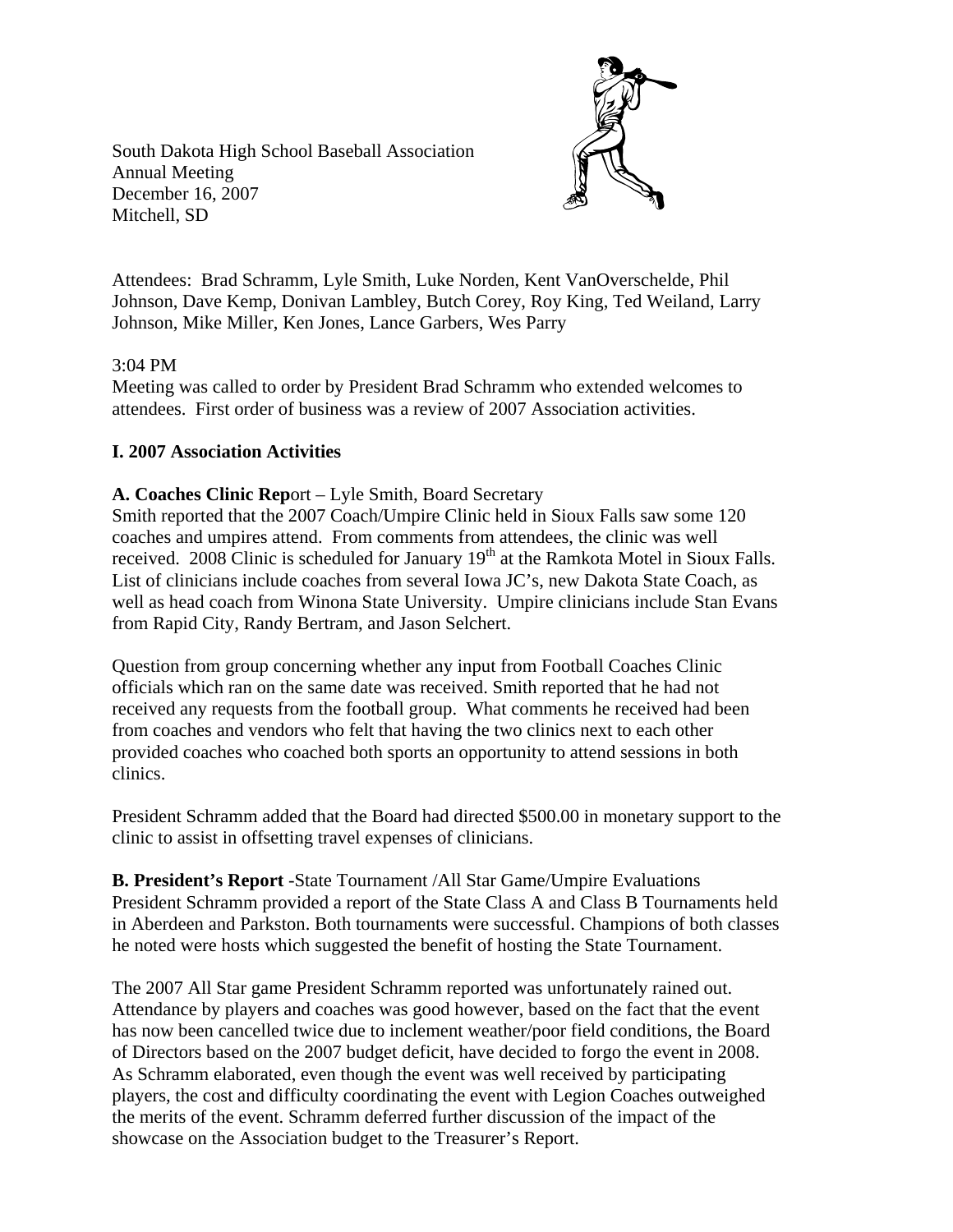Schramm also announced the Board's decision to initiate Umpire Evaluations for 2008. The evaluation program will allow coaches to comment on the performance of umpires after contests with the objective of screening umpires for eventual post-season tournament assignments. The Board will finalize the evaluation process in January.

### **C. 2008 State Tournaments**

President Schramm invited Association members to submit bids for the 2008 State Tournaments. The bid process will begin January 1 with bid presentations to be made to the Board of Directors during the February board meeting to be announced.

#### **II. Treasurer's Report**

Association Treasurer Phil Johnson provided attendees a report (see attached) of the financial status of the organization. The Association generated revenue of \$10,863.05 in 2007. Membership dues remained the primary source of income. Expense wise with the cancellation of the Showcase, the Association suffered a budget deficit of \$1,871.66. Despite the 2007 deficit, the Association based on cash reserves maintains a positive balance of \$4,290.45.

To assist the Association in maintaining a positive balance in 2008, the Board of Directors will not offer a 2008 All Star Showcase. In addition, the Board also by majority vote, will eliminate the Association's financial support of the Flag Displays for the Class A and B Tournament sites. The attitude of the Board in eliminating this amenity is that this cost should be shouldered by the tournament hosts.

Motion by VanOverschelde, seconded by Lambley to approve the 2007 treasurer's report. Motion carried unanimously.

## **III. 2008 Budget**

President Schramm announced to the group that the 2008 budget will be discussed and approved by the Board of Directors during the January Board meeting.

## **IV. Election of New Board Members**

President Schramm called for nominations for new Board Members to replace the positions of Matt Krogman, Ted Weiland, and Randy Sabers whose terms have expired. With no new nominations received, Schramm directed attendees to vote for three individuals out of four who had been nominated. These individuals were as follows:

| Jamie Holzworth – Rapid City                                              | Gary Kortan - Tabor     |
|---------------------------------------------------------------------------|-------------------------|
| Mike Henrickson – Dell Rapids                                             | Eric Hortness – Freeman |
| Motion by Smith seconded by Johnson to accept the ballot. Motion carried. |                         |

Votes cast by members attending. By vote of attending membership, Jamie Holzworth, Mike Henrickson, and Eric Hortness were selected for Board positions in 2008.

Motion by Smith seconded by VanOverschelde to accept new board members. Motion carried.